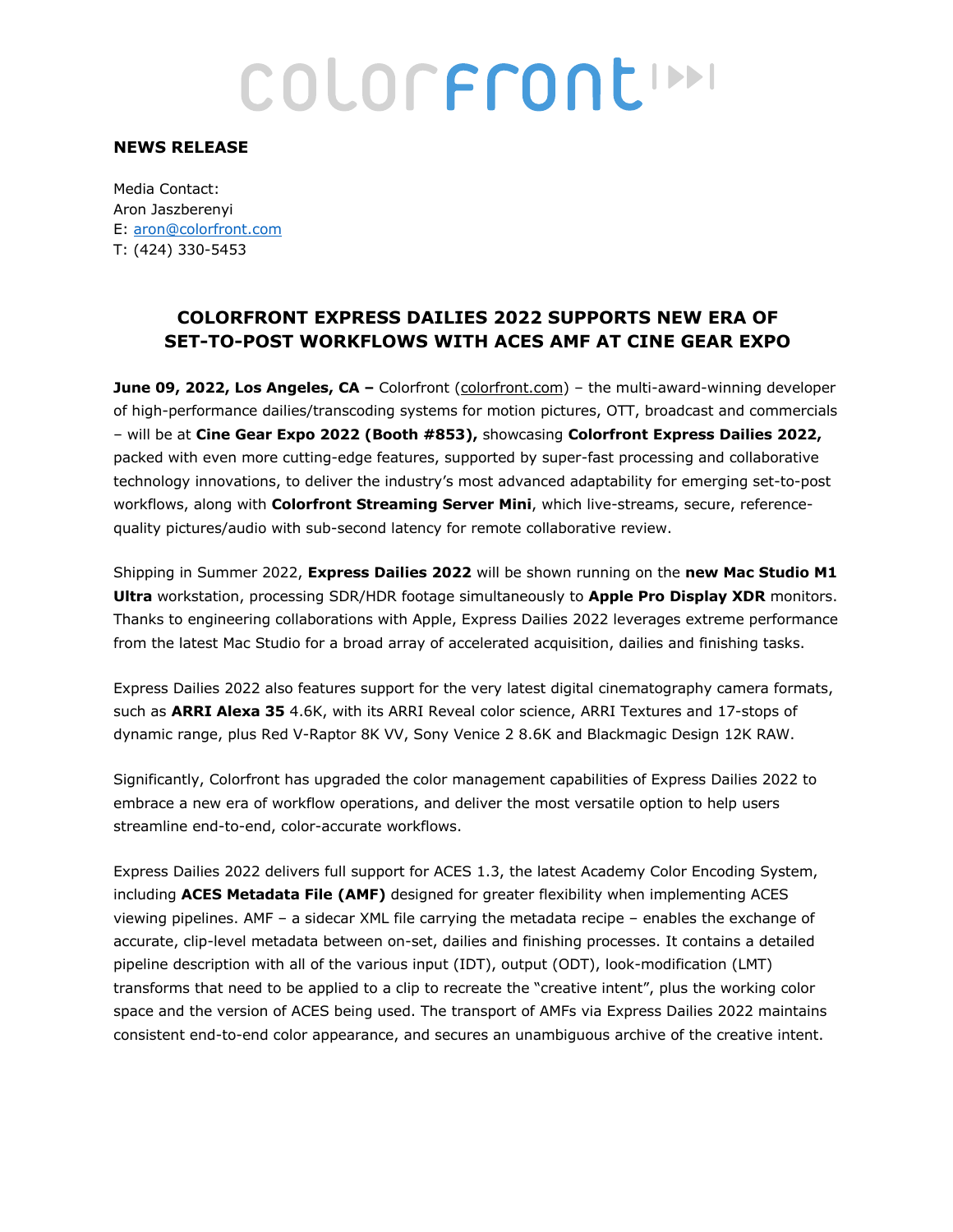## COLORFRONCIN

**Bruno Munger, Colorfront's Director of Business Development** notes: *"ACES AMF takes set-topost workflow to another level by removing the guess-work of applying color pipeline and color decisions across multiple applications on multiple shots from different cameras. Having ACES AMF within Express Dailies 2022 gives users a supreme way to manage precise color communication between on-set and dailies, through to editorial, VFX and post-production mastering, and extends the capabilities of Express Dailies 2022 to enable new and highly-efficient workflows."* 

Collaborative technology innovations with Pomfort and Blackmagic Design also further streamline endto-end color operations. In an ongoing collaboration between Colorfront and Pomfort a unique roundtrip-workflow supporting **Colorfront Engine has been implemented in Pomfort's Livegrade Studio** on-set color grading system, to support the exchange of clip-level ACES AMF metadata and color descriptions in ACES viewing pipelines.

Additionally, after several months of beta-testing, Colorfront is showcasing a brand-new **Colorfront Engine Plug-In** for **Blackmagic's Davinci Resolve** color grading/non-linear editing system. The new plug-in supports ACES AMF workflow, as well as the application of Colorfront Engine parametric looks and transforms during post production operations, ensuring **perceptually matching simultaneous SDR/HDR deliverables.** LUA scripting in DaVinci Resolve can be used to apply looks to timelines containing multiple shots, while "blue fringe" problems from extremely bright/saturated objects, such as LED lights, are now properly handled with Colorfront Engine's Perceptual Processing along with the included Academy Reference Gamut Compression algorithm.

**Josh Baca, Partner/Technology at ArsenalFX Color**, a high-end boutique post-production studio in Santa Monica, said: *"ArsenalFX Color works closely with Colorfront on countless projects, utilizing Colorfront Engine in Express Dailies and Transkoder to manage on-set to editorial / visual effects needs for look creation and color pipeline solutions. With their support for AMF in the ACES workflow, and Colorfront Engine plug-in for DaVinci Resolve, all teams involved in a project can better maintain the integrity of the creative artistic vision throughout all the steps of capture to final process."*

Also on show at Cine Gear Expo, will be Colorfront **Streaming Server Mini**, the brand new, softwareonly product for Mac/PC workstations, that creative digital artists can use to securely encode and livestream, frame/color-accurate, reference-quality, work-in-progress over the public internet to multiple production stakeholders, wherever they are around the world.

**About Colorfront:** Colorfront is headquartered in Budapest, Hungary, with offices in Los Angeles, plus sales partners worldwide. The company's popular, award-winning on-set dailies and transcoding systems are utilized by small, medium and large companies alike, to process and deliver media for Hollywood blockbusters, high-end episodic TV and OTT internet entertainment. The firm was founded in 2000 by Mark and Aron Jaszberenyi, who were instrumental in the advent of non-linear DI color grading. Combining in-depth expertise in image color science with a pedigree in cutting-edge software development, the company's R&D team earned an Academy Award in 2010 for Lustre, Autodesk's DI grading system, and a Primetime Engineering Emmy in 2012 for Colorfront On-Set Dailies. Colorfront has since become renowned for the innovation, excellence and performance of its camera-to-post products, which include On-Set Dailies, Express Dailies and Transkoder. The company has leveraged its